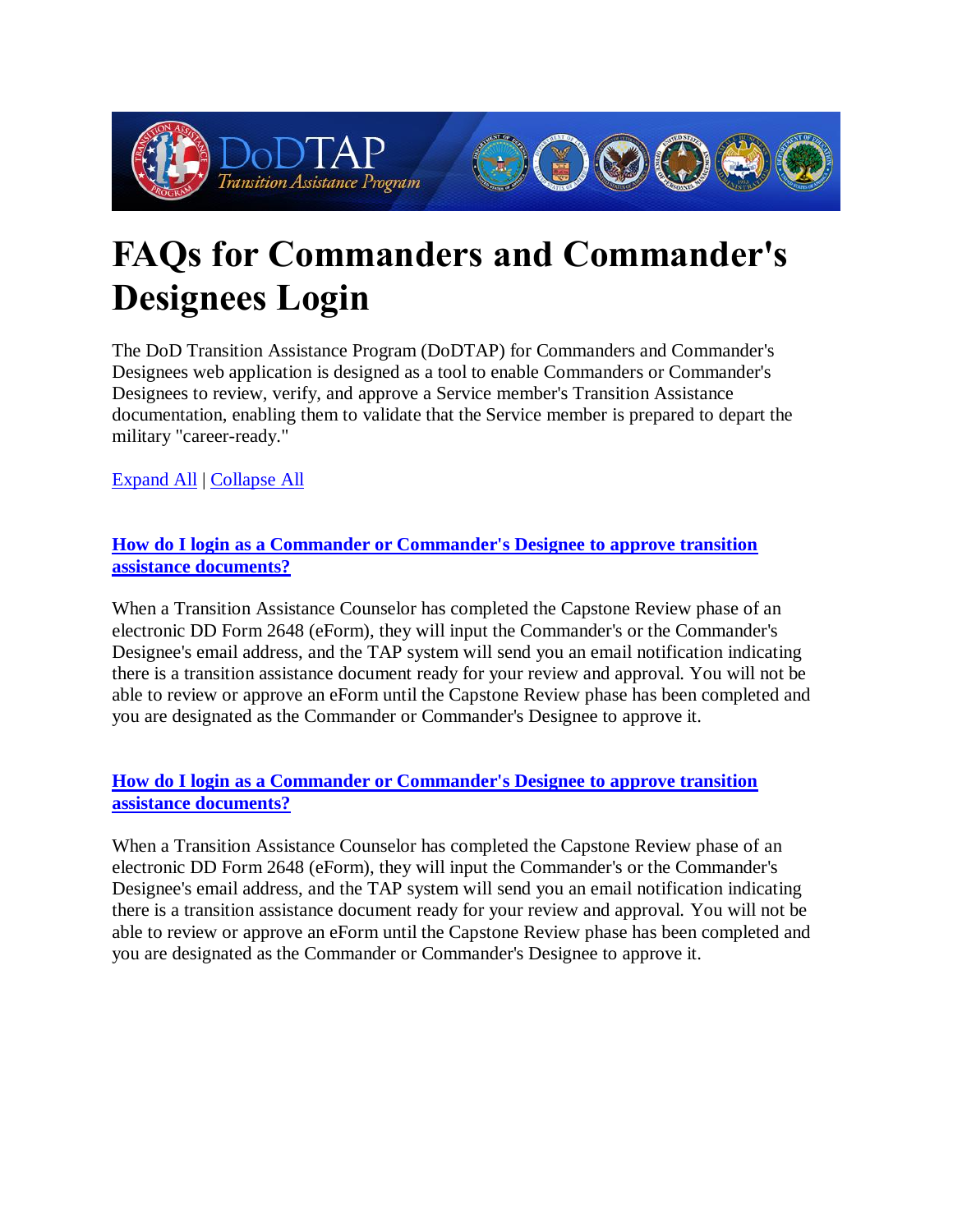## **[Where is the login for Commanders and Commander's Designees on the DODTAP](https://www.dodtap.mil/commander.html#collapseTwo)  [website?](https://www.dodtap.mil/commander.html#collapseTwo)**

Due to a change in 2018, the only way for Commanders/Designees to access an electronic DD Form 2648 (eForm) or the TAP Commander's Portal is by clicking an email token, which is the unique URL/weblink sent by email from TAP Counselors via the DoDTAP website. This change was implemented to ensure that only the specific Commanders or Commander's Designees that a Transition Assistance Capstone Review Counselor designated at Capstone Review would be the individual who reviewed the eForm (vs., for example, another Commander that was not specifically designated by the Counselor at Capstone Review).

# **[How do I access my Dashboard for Commanders and Commander's Designees?](https://www.dodtap.mil/commander.html#collapseThree)**

Due to a change in 2018, the only way for Commanders/Designees to access their TAP Commander's/Designees' Dashboard is by clicking an email token, which is the unique URL/weblink sent by email from TAP Counselors via the DoDTAP website. Clicking an email token will take Commanders/Designees into the specific electronic DD Form 2648 (eForm) for that token. Close out of the eForm to view the Commander/Designee Dashboard. If a specific eForm for that token has already been signed, the system will automatically redirect the Commander/Designee to their Dashboard.

# **[The hyperlink in the email I was sent doesn't work to see a Service Member eForm -](https://www.dodtap.mil/commander.html#collapseFour) now [what?](https://www.dodtap.mil/commander.html#collapseFour)**

A hyperlink only remains "active" to see a Service Member eForm as long as the electronic DD Form 2648 (eForm) is ready to be signed and has not yet been signed by a Commander/Designee. If the Transition Assistance Capstone Review Counselor made further edits to the eForm after notifying you and has not yet re-completed the Capstone Review, Commanders/Designees will not be able to review and approve the eForm. If a specific eForm for that hyperlink has already been signed, the system will automatically redirect the Commander/Designee to their Dashboard.

#### **When I log into the "DoDTAP [for Commanders and Commander's Designee" website -](https://www.dodtap.mil/commander.html#collapseFive) the [Commander's Dashboard doesn't display the eForm that I am trying to complete. How do I](https://www.dodtap.mil/commander.html#collapseFive)  [find it?](https://www.dodtap.mil/commander.html#collapseFive)**

The Commander's/Designees' Dashboard is designed to automatically display an electronic DD Form 2648 (eForm) when you click on the unique URL/weblink from the "Transition Assistance eForm Approval Required" email (aka token email) you received. Commanders/Designees must click on the hyperlink in each email they receivedoing this associates the specific Service Member eForm with a specific Commander/Designee. After the hyperlink is clicked once, it will appear on the dashboard for the specific Commander/Designee who clicked the link. If you did